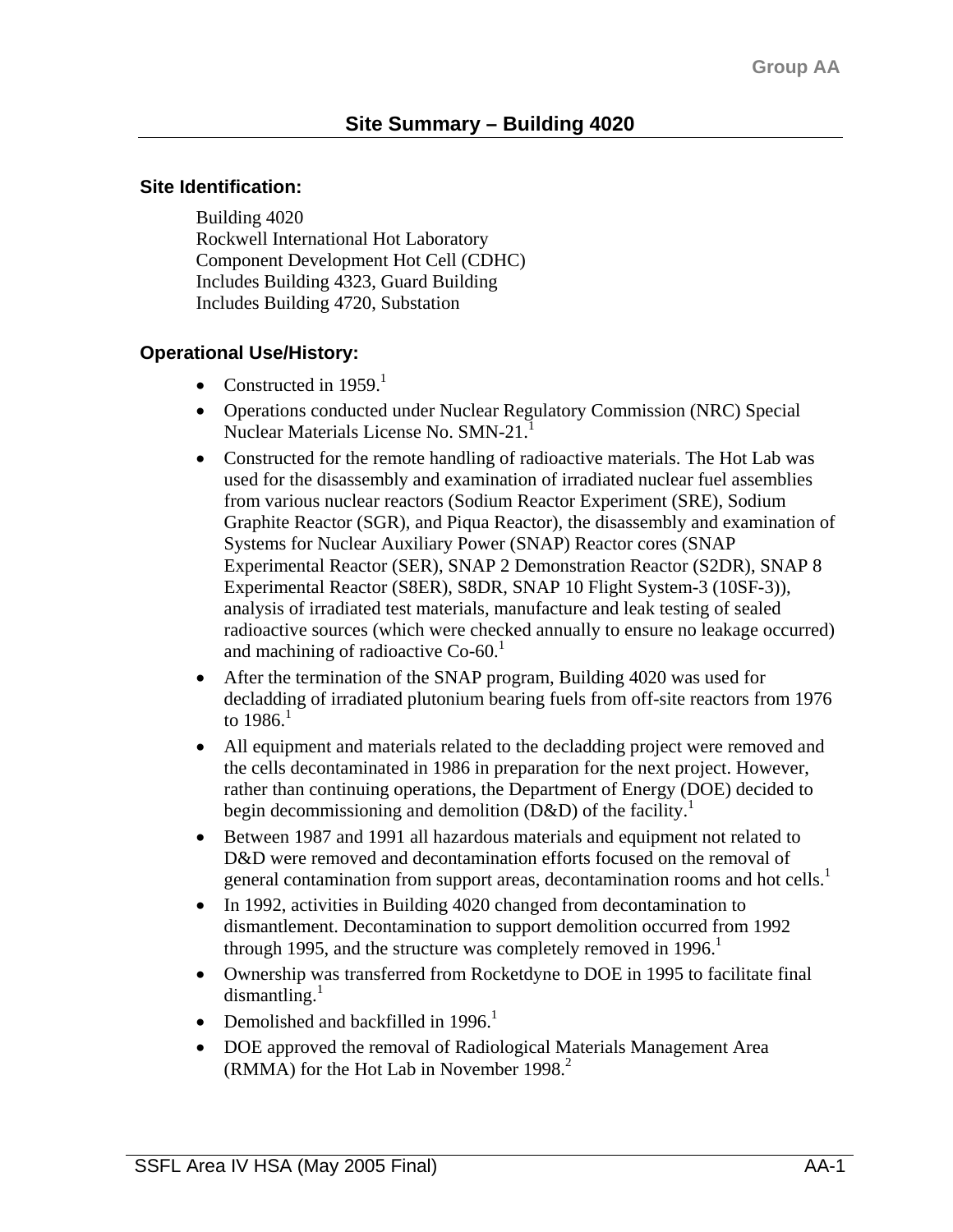## **Site Description:**

- Building 4020 is a rectangular, structural steel building covered in sheet metal with 16,000 square feet of floor space. Three subsurface fission gas tanks were located under the north end of the building but never used. Inside the building, four radioactive handling cells were constructed of reinforced concrete with adjacent concrete decontamination rooms above a concrete basement. The building contained an operating gallery, service gallery, maintenance rooms, mock up room, and administrative areas. A stack originated in the basement and extended 55 feet from the top of the building surrounding the concrete cells and decontamination rooms. All drainage systems in the building terminated in the holdup tank (Building 4468) adjacent to the Hot Lab. Two leach pits (i.e., drywells) were located adjacent to the holdup tank building but never put into service.<sup>1</sup> The septic tank and leach pits were removed in 1997.<sup>3</sup>
- Serviced by Guard Building 4323.
- Serviced by Substation 4720.

### **Relevant Site Information:**

- A number of incidents occurred during the normal operation of the facility which may have resulted in the release of contamination to the environment:
	- o On December 5, 1959, radioactive liquid spilled during vendor pick up and contaminated the truck. The truck was wiped down and allowed to leave the area after beta-gamma measurements reached an acceptable level of less than 30 dpm/100 cm<sup>2</sup> (A0001).
	- o On May 12, 1961, unsafe handling of a cask occurred, though no release of radiation was thought to have occurred (A0011).
	- o On May 9, 1962, an irradiated fuel slug burned in Cell 4, releasing radioactive gas to the exhaust stack. It was determined that the release could not have resulted in significant exposure to personnel or surrounding areas (A0317).
	- o On May 31, 1962, a portable radioactive liquid tank overflowed on the north pad, and the liquid then flowed to surface drainage resulting in contamination with a total activity of 420 mCi. Decontamination began immediately and continued until no detectable contamination remained (A0016).
	- o On September 4, 1962, the repair of a fission gas monitor caused high airborne activity, resulting in the contamination of personnel and the lab (A0018).
	- o On December 15, 1962, a worker found contamination on his shoes during a visit to Building 4020. No contamination above acceptable limits was found to have been spread by his shoes (A0020).
	- o On May 8, 1963, an employee swung a waxing mop through a contaminated trough and then used the mop to wax the remainder of the floor. A hot spot was identified, although the wax appeared to have semi-fixed the contamination. Measurements taken two days later indicated that the floor was clean (A0433).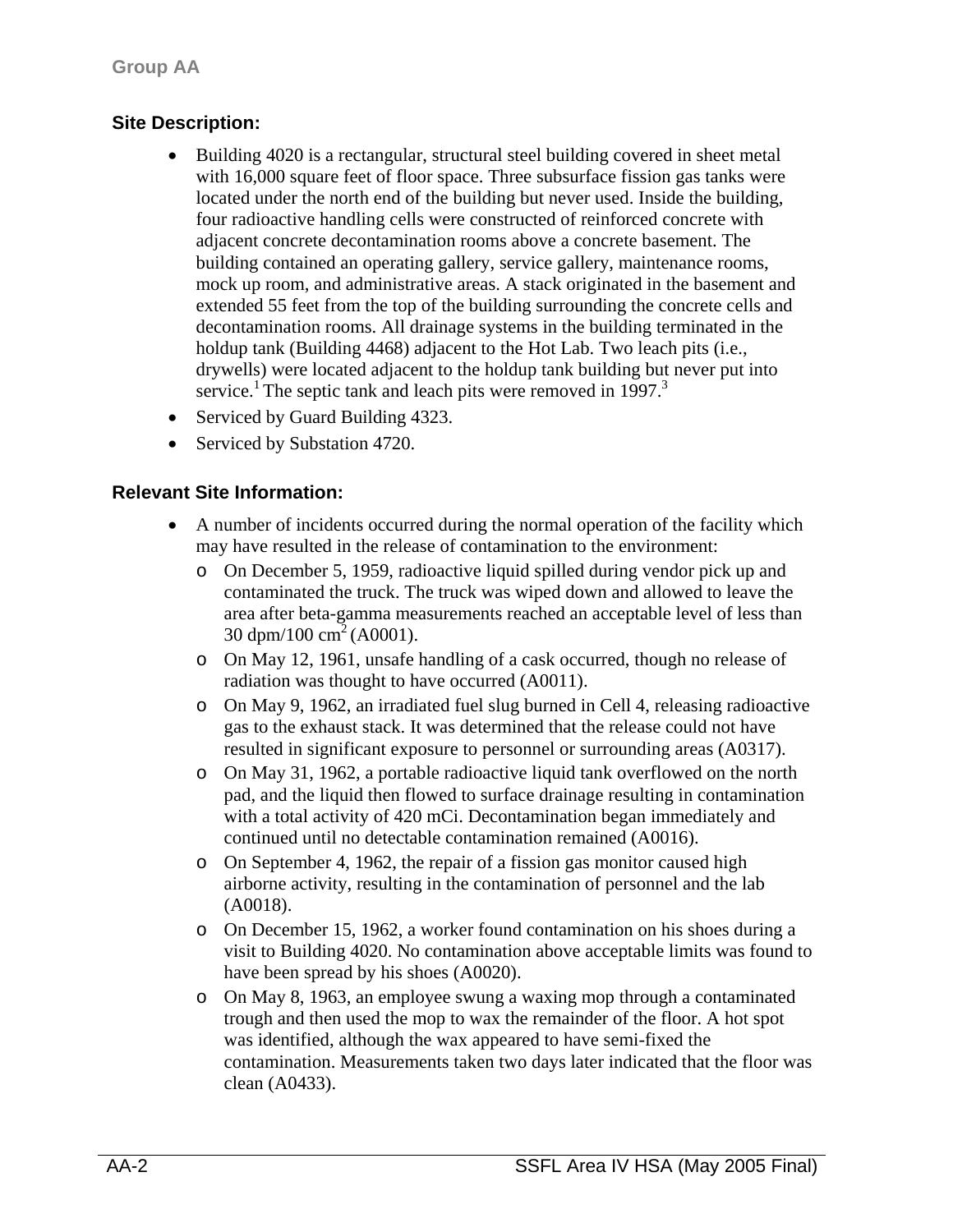- o On September 25, 1963, a fire occurred during the dissolving of NaK from fuel decladding in Cell 3. Surveys indicated no significant contamination resulted from the fire (A0027).
- o On September 26, 1963, there was a NaK and alcohol fire during the cleaning of a fission gas monitor. There were no signs of elevated airborne activity (A0024).
- o On September 26, 1963, an employee conducting cell cleanup received an exposure above guidelines. The contamination was thought to have been the result of contact with a drip pan in the cell (A0025).
- o On October 9, 1963, an uncontrolled furnace was left on overnight, burning cell equipment. A stack monitor indicated no increase above normal activity (A0026).
- o On March 19, 1964, a radioactive liquid transfer tank was overfilled and contamination spread outside the area. A maximum of 25 gallons of liquid were lost, with a total release of 2.3 x  $10^4 \mu$ Ci (A0033).
- o On March 20, 1964, the door of Cell 4 was opened at the same time a nitrogen purge and UC fuel cutting occurred in Cell 3, resulting in increased airborne activity (A0031).
- o On June 8, 1964, an unauthorized and unprotected employee was contaminated by contaminated equipment (A0551).
- o On June 16, 1964, a fuel element was repositioned in the cell, which placed the element in line with the manipulator port opening. This resulted in excessive radiation streaming (A0443).
- o On August 27, 1964, high airborne activity resulted after the loss of the airborne controller (A0354).
- o On November 18, 1964, an exit survey from cells revealed particulate contamination on an employee. No contamination of the area was identified (A0574).
- o On December 7, 1964, radioactive material was stored in the yard, causing radiation levels to elevate above guidelines. The maximum detected gamma level was 50 mR/hr. (A0034).
- o On May 27, 1965, during the decladding of NaK-bonded uranium carbide fuel, high airborne activity occurred. No personnel or equipment contamination was detected (A0035).
- o On July 16, 1965, it was discovered that a fuel wafer had disintegrated on a vacuum filter and caused buildup of 2.2 Ci of mixed fission products. During recovery of the fuel, some material escaped and contaminated the area. No radioactive material was released outside the building (A0037).
- o On August 12, 1965, rainwater from a one-way cask was dumped in a clean area, contaminating the ground (A0441).
- o On September 21, 1965, personnel were purging a cell with nitrogen when high airborne activity was detected at 1000 cpm. No cause for the increase was discovered, and contamination was not released outside the building (A0038).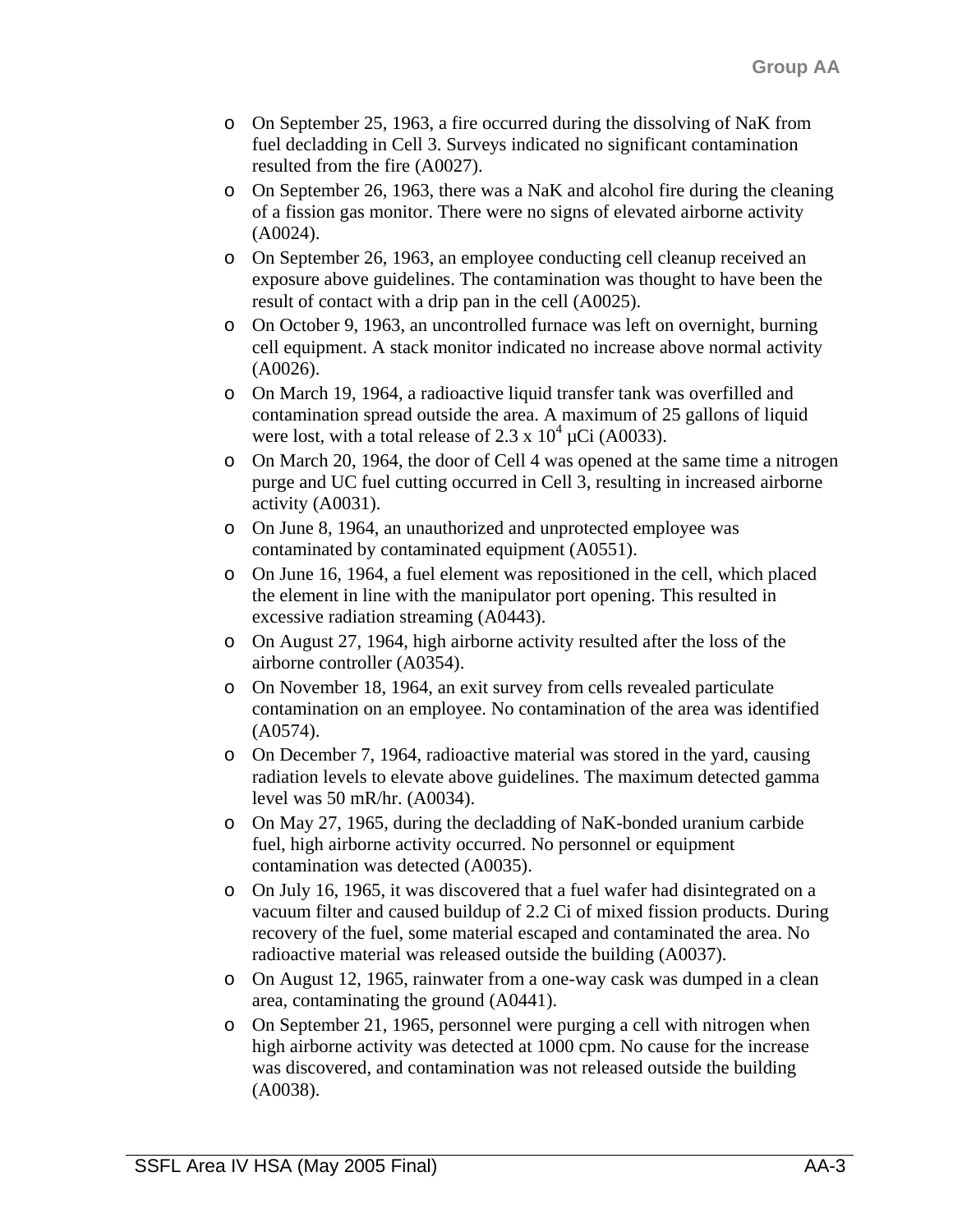- o On February 24, 1966, maintenance of a contaminated electronic discharge machine resulted in high airborne activity (A0040).
- o On August 16, 1966, an emergency generator failure left emergency-type equipment (e.g., exhaust system) without power and the airborne activity increased in the operating gallery from 2,000 cpm to 5,000 cpm (A0042).
- o On January 28, 1967, a worker's overalls and shoes were inadvertently contaminated, and the employee tracked contamination from the Slave Shop to the Service Gallery and Hot Shop. No contamination was tracked outside of a controlled area (A0607).
- o On April 6, 1967, a fire occurred in Cell 3 during the cutting of a metallurgical sample. No significant release of radiological material was detected (A0613).
- o On May 17, 1967, transfer of a promethium glove box caused high airborne activity. Nasal smears of two workers revealed maximum contamination levels of 1,050 dpm (A0617).
- o On June 10, 1967, waste removal from the promethium glove boxes caused high airborne activity. The area was decontaminated prior to resuming work (A0619).
- o On October 30, 1967, a radioactive drain system clogged, flooding controlled areas of the building. All areas were successfully decontaminated (A0627).
- o On July 22, 1970, a small alcohol fire occurred during the disassembly of a NaK-bonded fuel element. The fire caused no damage and there was no evidence of airborne or surface contamination (A0050).
- o On May 19, 1971, there was a fire in Decontamination Room 4 during the disposal of 100 gallons of liquid NaK, which contained 100 µCi of mixed fission products. A hole in a tank fill line caused the release of about 25 gallons of contaminated NaK, which then caught fire. Nearly all contamination was contained in the Hot Cell. Airborne activity and surface radiological contamination concentrations inside the building from the event ranged from 2 percent to 20 percent of permissible concentration for occupational use and the average concentration released through the stack to the outside of the facility was about 5 percent of the permitted concentration for an unrestricted area  $(A0052)$ .<sup>1</sup>
- o On July 29, 1975, an SRE fuel slug partially burned releasing radioactive gas and contamination (A0054).
- o On September 26, 1977, in preparation for removal of liquid waste tanks, employees cut pipes and failed to cap them, causing an unexpected drop in air pressure. No increase in airborne activity was detected (A0060).
- o On May 3, 1978, a five-minute alcohol fire occurred in Decontamination Room 2. No injury or contamination occurred (A0069).
- o On August 21, 1981, personnel were loading bags of contaminated equipment from the Hot Storage Building into a box in the airlock. When two of the bags were damaged, personnel and the Hot Storage Room were contaminated (A0088).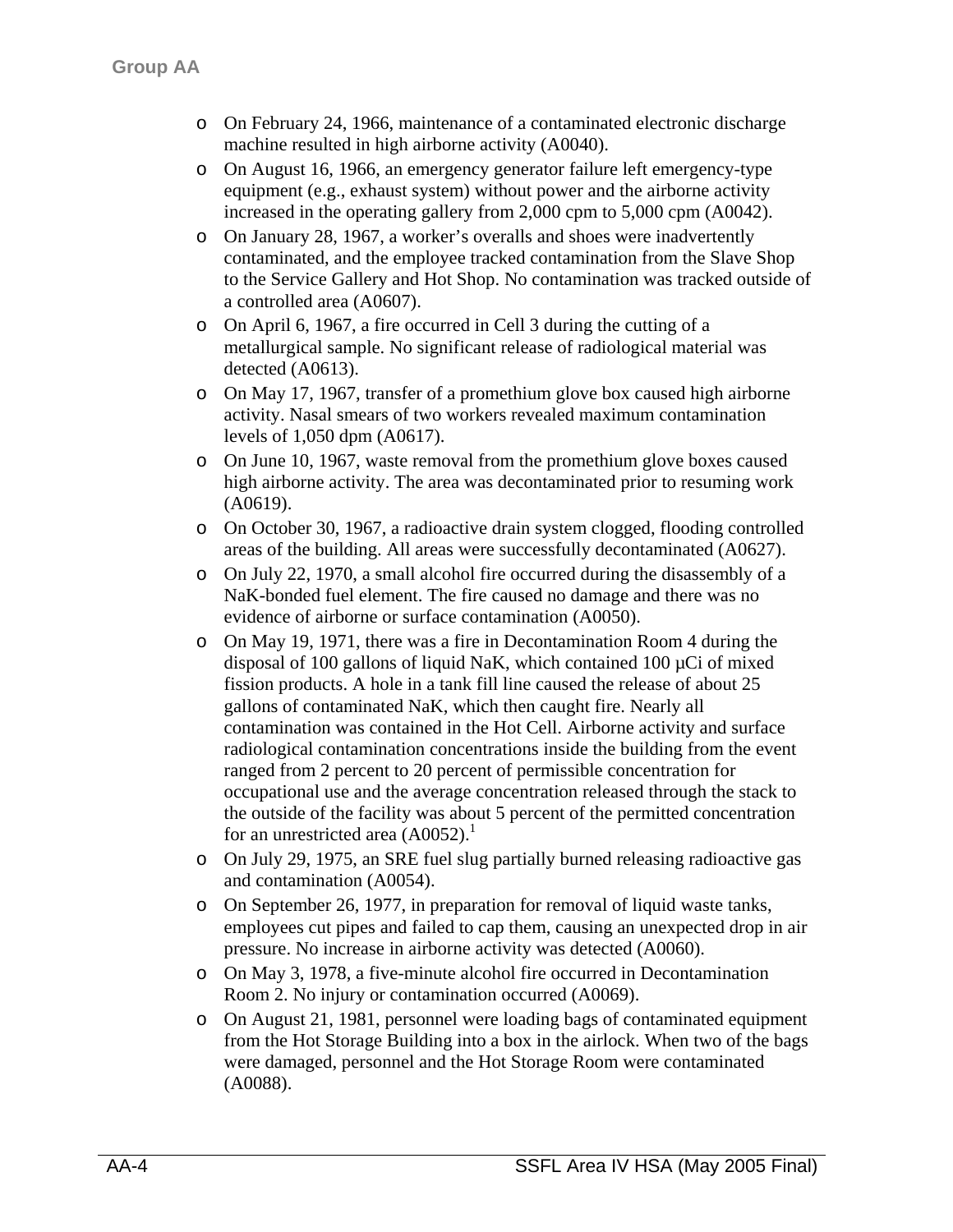- o On December 18, 1981, one Rad Pac pin was thrown into a low-level waste can by mistake where it became entangled in a Kimwipe (A0094).
- o On December 21, 1981, during a routine survey, a "clean" ladder was found to be contaminated. The source of the contamination was not known, but the ladder was bagged and placed in a controlled area following its discovery (A0092).
- o On March 22, 1982, zirconium fuel pin fines ignited, causing high airborne activity in Cell 1 (A0101).
- o On April 21, 1983, employees incorrectly identified a fuel rod and the amount of Pu it contained, resulting in levels of Pu in excess of the established criticality limit. The criticality limit at the Hot Lab was exceeded overnight, but the rods were secured in transfer casks, preventing the release of contamination (A0262).
- o On August 8, 1983, a leaking transfer tube contaminated an employee and the decontamination room (A0119).
- o On October 11, 1983, a "clean" pump pumped contaminated water. When the pump was disconnected, some contaminated water spilled on the floor and workbench in the shop. Personnel unknowingly spread contamination throughout the building, although no contamination was found outside the building (A0118).
- o On January 30, 1984, a contaminated electrode was worked on a clean grinder. Contamination was discovered on floors and on the clothing of the grinder operator. No other personnel, tools, or locations were found to be contaminated (A0122).
- o On October 15, 1984, during remote decontamination, a small puddle of alcohol ignited. There was no nuclear fuel in the cell at the time, and no increase in stack monitor activity was observed (A0127).
- o On March 20, 1985, a 55-gallon drum containing contaminated rust, dirt and concrete from Cell 1 was opened and contaminated personnel and the surrounding area (A0137).
- o On April 16, 1986, inventory revealed a 1.5 mCi Sr-90 check source was missing. A search failed to recover the missing source (A0156).
- o On October 28, 1986, Fermi Reactor saw fines were ignited during disassembly in Cell 4. All contamination was contained in the cell (A0165).
- o On October 17, 1990, employees dropped a duct section, causing elevated airborne activity (A0210).
- o On September 15, 1993, a dosimeter went off scale during work in a high radiation area. Investigation of the incident revealed that worker error caused the unacceptable exposure. (A0575).
- The Hot Lab facility procedures required decontamination between projects, limiting the buildup of contamination over time. $\frac{1}{1}$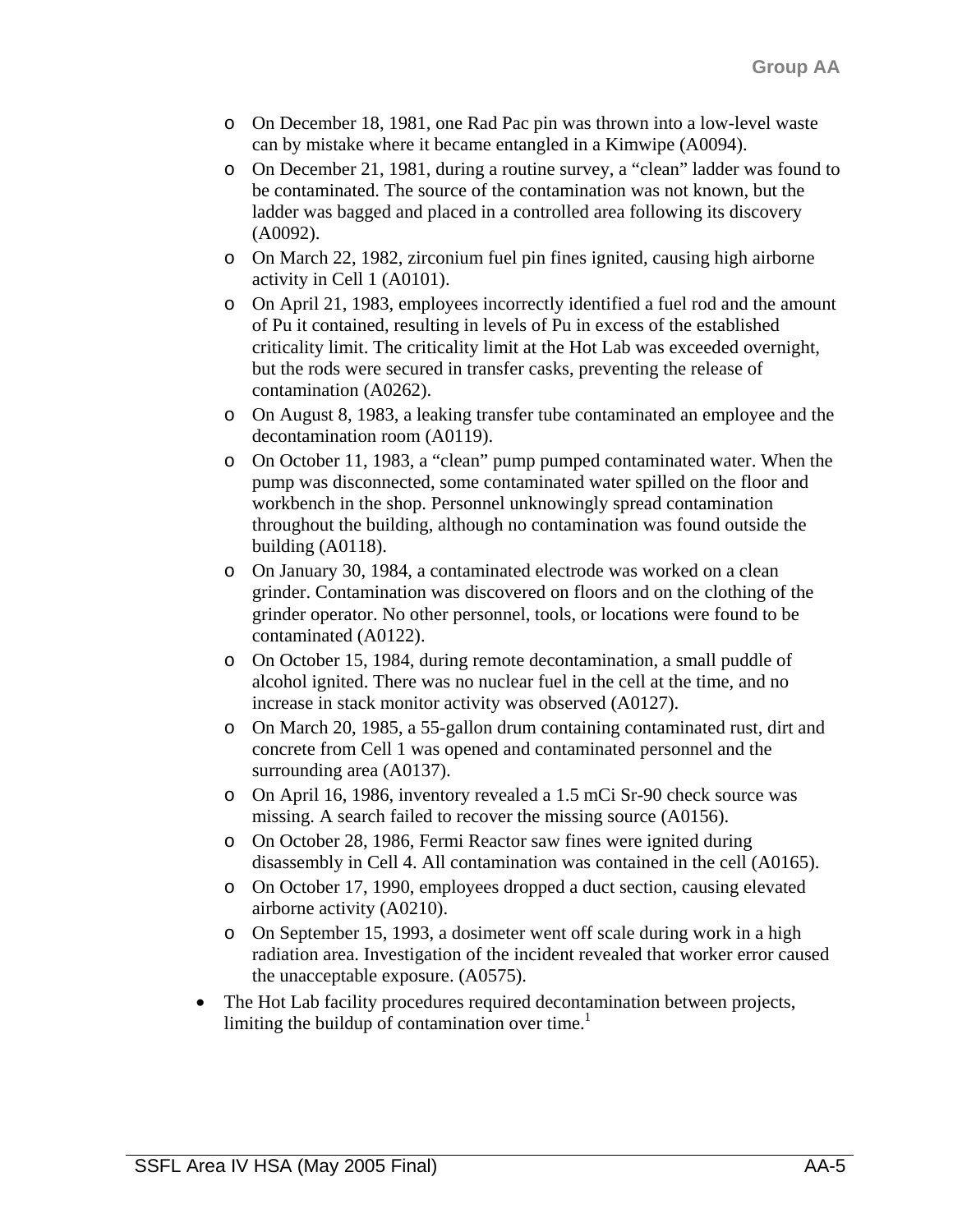## **Radiological Surveys:**

- Boeing performed a soil sample survey in 1998 to ensure that Building 4020 site and the leach pits were free of radiological contamination.<sup>4</sup>
	- o The survey found no radioactive activity above background levels.
	- o Measurements of activity ranged from 1,897 to 2,194 cpm compared with an average background measurement of  $2,013 \pm 50$  cpm.
	- o Most soil samples were less than the minimum detectable activity (MDA) of 0.02 pCi/g for Cs-137, with the highest measurement being 0.21 pCi/g (Cs-137 DCGL $_{\rm w}$  is 9.2 pCi/g).
- Rocketdyne performed a final status survey in September 1999, consistent with Multi-Agency Radiation Survey and Site Investigation Manual (MARSSIM), of the Hot Lab Facility and the surrounding area (including Buildings 4468 and 4020). The survey included a direct qualitative scan (100%) for surface gamma exposure, ambient gamma exposure rates at 1 meter above the ground and soil sampling. $5$ 
	- o The survey concluded that the site was acceptable for unrestricted use and could be released without radiological restrictions.
	- $\circ$  Average surface exposure rates adjusted for background were 2.3  $\mu$ R/hr for Class 1, 3.2 µR/hr for Class 2, and 2.3 µR/hr for Class 3 (NRC limit is 5.0 µR/hr above background).
	- o Average ambient exposure rates ranged from 0.7 to 1.4  $\mu$ R/hr (NRC limit 5.0) µR/hr above background).
	- o Soil samples for Cs-137 showed an average level of 0.22 pCi/g and a maximum of 4.8 pCi/g (Cs-137 DCGL<sub>w</sub> is 9.2 pCi/g above background).
- Oak Ridge Institute for Science and Education (ORISE) performed a verification survey in October 1999 and the report was released in 2000. The survey of Building 4020 and the surrounding area (including Buildings 4468 and 4720) included a direct surface scan, exposure rate measurements and soil samples.<sup>6</sup>
	- o The survey concluded that the site satisfies the DOE guidelines for release without radiological restrictions.
	- o The surface scan did not identify any locations of direct radiation in excess of ambient background levels.
	- o The exposure rates, including background, ranged from 10 to 18 µR/hr compared to a background level of  $14 \mu R/hr$ , which is below the NRC limit of 5  $\mu$ R/hr above background and the DOE limit of 20  $\mu$ R/hr above background.
	- o Soil samples results were:
		- Am-241, Co-57, Co-58, Co-60, Cr-51, Eu-152, Fe-59, Mn-54, Sb-124, U-235, Sr-90, Pu-238, Pu-239 and Zn-65 were below MDC (minimum detectable concentrations):
		- Cs-137 ranged from  $< 0.1$  to 0.4 pCi/g (guideline is 9.2 pCi/g).
		- Ra-226 < 0.4 to 1.2 pCi/g (guideline is 5 pCi/g for top 15 cm and 15 pCi/g for the next 15 cm).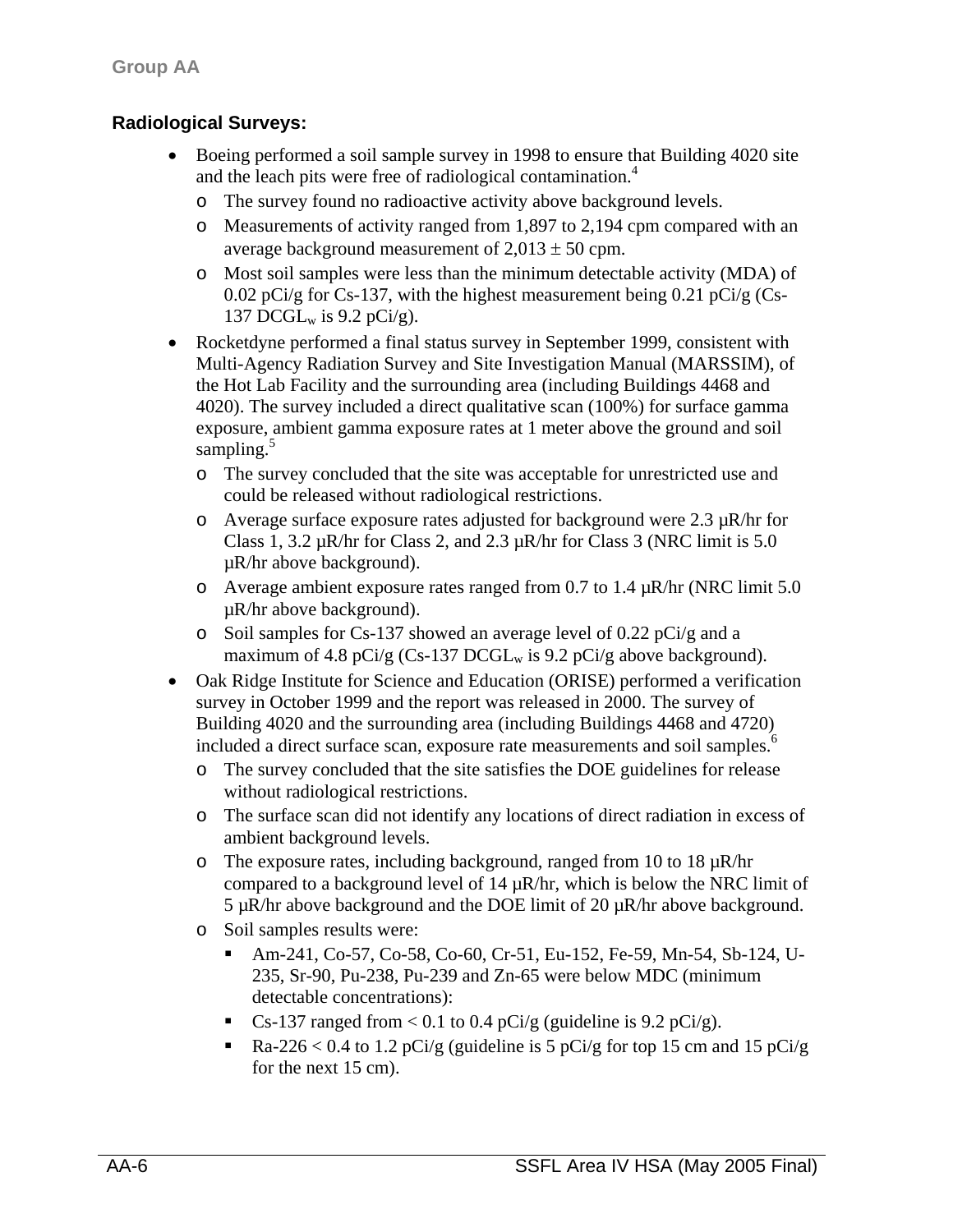- Th-232 < 0.9 to 1.8 pCi/g, (guideline is 5 pCi/g for top 15 cm and 15 pCi/g for the next 15 cm).
- $\blacksquare$  U-238 < 2.3 pCi/g (guideline is 35 pCi/g).
- DHS performed verification sampling in October 1999.

#### **Status:**

- Building 4020 was completely demolished and the site was backfilled in 1996.<sup>1</sup>
- On January 31, 2005 DOE provided a letter to Boeing declaring that Boeing and ORISE surveys had confirmed that DOE and DHS approved soil cleanup limits had been met, and that the 4020 site was suitable for release for unrestricted use.<sup>7</sup>

#### **References:**

- 1- Boeing Report, EID-06141, "Hot Laboratory Decontamination and Dismantlement Final Report," November 27, 2001.
- 2- DOE-OAK, Letter, "Removal of RMMA Designation for B020," from M. Lopez (DOE-OAK) to M. Lee, November 13, 1998.
- 3- Personnel Interview, Dan Trippeda, September 29, 2003.
- 4- Boeing, Letter, "Soil Sampling Results for Buildings 468 & 020 at SSFL," from J. Shao and J. Barnes (Boeing) to P. Rutherford, August 3, 1998.
- 5- Boeing Report, RS-00010, "Area 4020, MARSSIM Final Status Survey Report," October 31, 2000.
- 6- ORISE Document, ORISE 2000-1524, "Verification Survey for the Land Area Formerly Supporting the Hot Laboratory (4020), Santa Susana Field Laboratory, The Boeing Company, Ventura County, California," December 2000.
- 7- DOE Letter, "Release of Building 4020," from M. Lopez (DOE) to M. Lee (Boeing), January 31, 2005.
- 8- Historical Site Photographs from Boeing Database.
- 9- SSFL Area IV, ETEC Industrial Planning Maps, 1962-1992.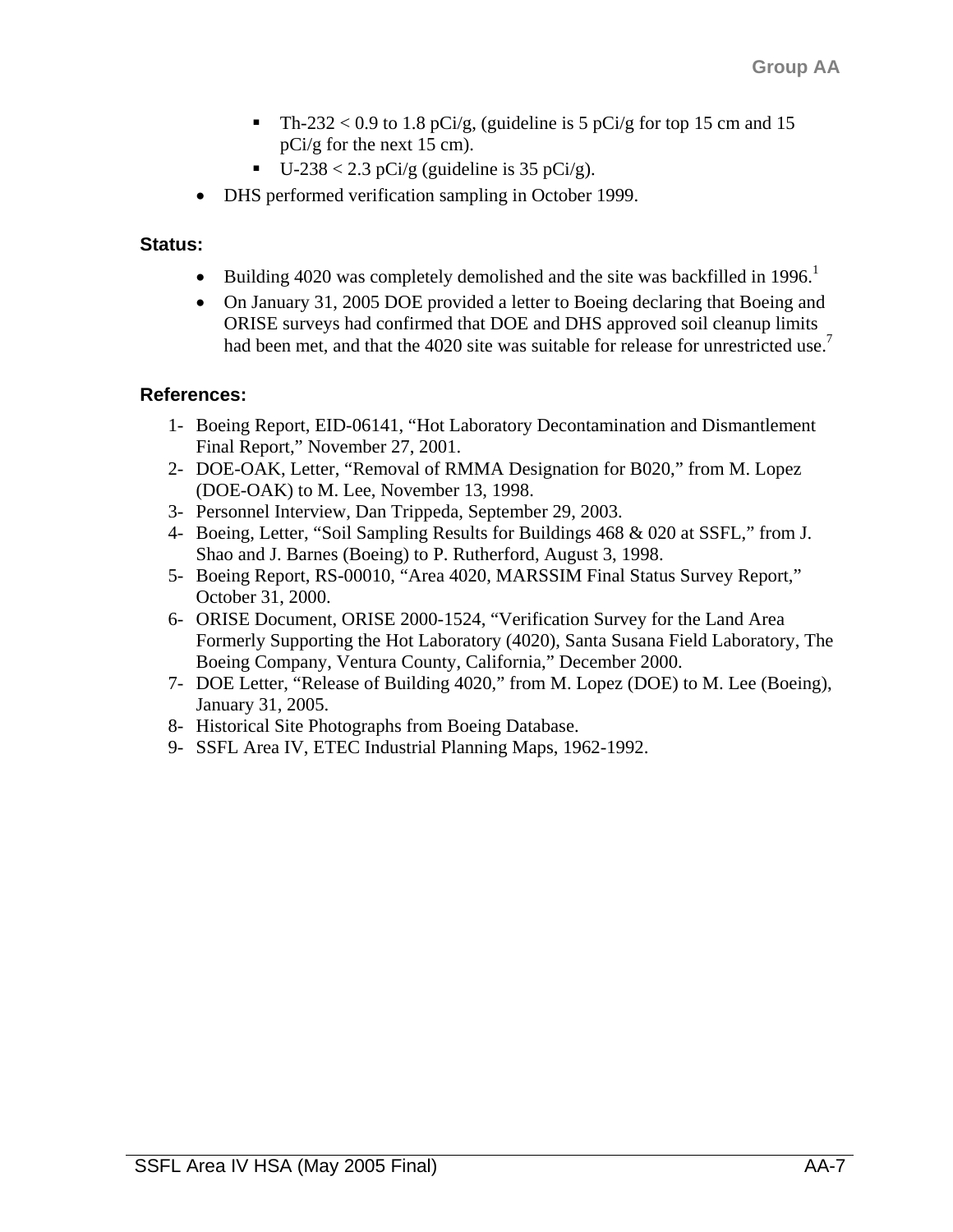**Photograph – Building 4020** 

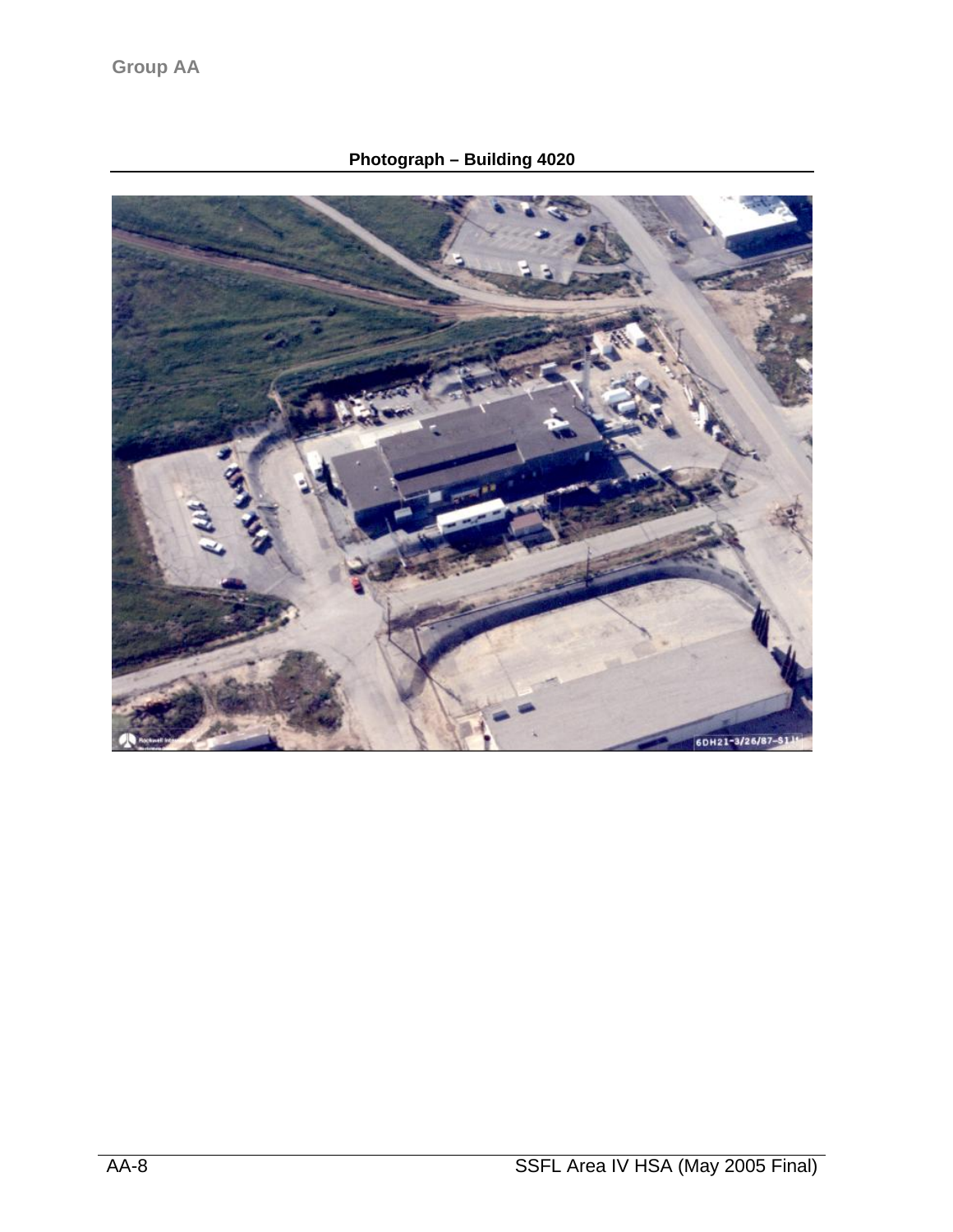### **Site Identification:**

Building 4468 Holdup Tank

### **Operational Use/History:**

- Constructed in  $1959$ <sup>1</sup>
- Operations conducted under NRC Special Nuclear Materials License No. SMN- $21<sup>1</sup>$
- Constructed to support the operations of Building 4020 by receiving and storing radioactive effluent generated by the operation of the Hot Lab.<sup>1</sup>
- The 3,000-gallon liquid waste tank was removed in 1994 after the drainage system was removed from the Hot Lab building. $<sup>1</sup>$ </sup>
- DOE approved the removal of RMMA for the Hot Lab facility in November of 1998, which included the holdup tank and leach pits. $<sup>2</sup>$ </sup>
- Demolished in 1997, with the surrounding soil excavated an additional 4 feet.<sup>1</sup>

## **Site Description:**

• Building 4468 was a 10 x 22 feet concrete and cinderblock building with a steel roof. It was adjacent to the Hot Lab building and slightly below grade. The building housed a 3,000-gallon liquid waste holdup tank connected to the Hot Lab and a truck fill station located in-between the Hot Lab and the holdup tank building. $1$ 

### **Relevant Site Information:**

• There are no Incident Reports associated with Building  $4468$ <sup>3</sup>

# **Radiological Surveys:**

- During the 1996 Area IV Radiological Characterization Survey, soil samples were taken at one location in the vicinity of Building 4468. None of the measurements were distinguishable from background and all the measurements were below the acceptable concentration levels established by Boeing and presented in document N001SRR140131.4
- Boeing performed a soil sample survey in 1998 to ensure that Building 4020 and the leach pits were free of radiological contamination.<sup>5</sup>
	- o The survey found no radioactive activity above background levels.
	- o Measurements of activity ranged from 1,897 to 2,194 cpm compared with an average background measurement of  $2,013 \pm 50$  cpm.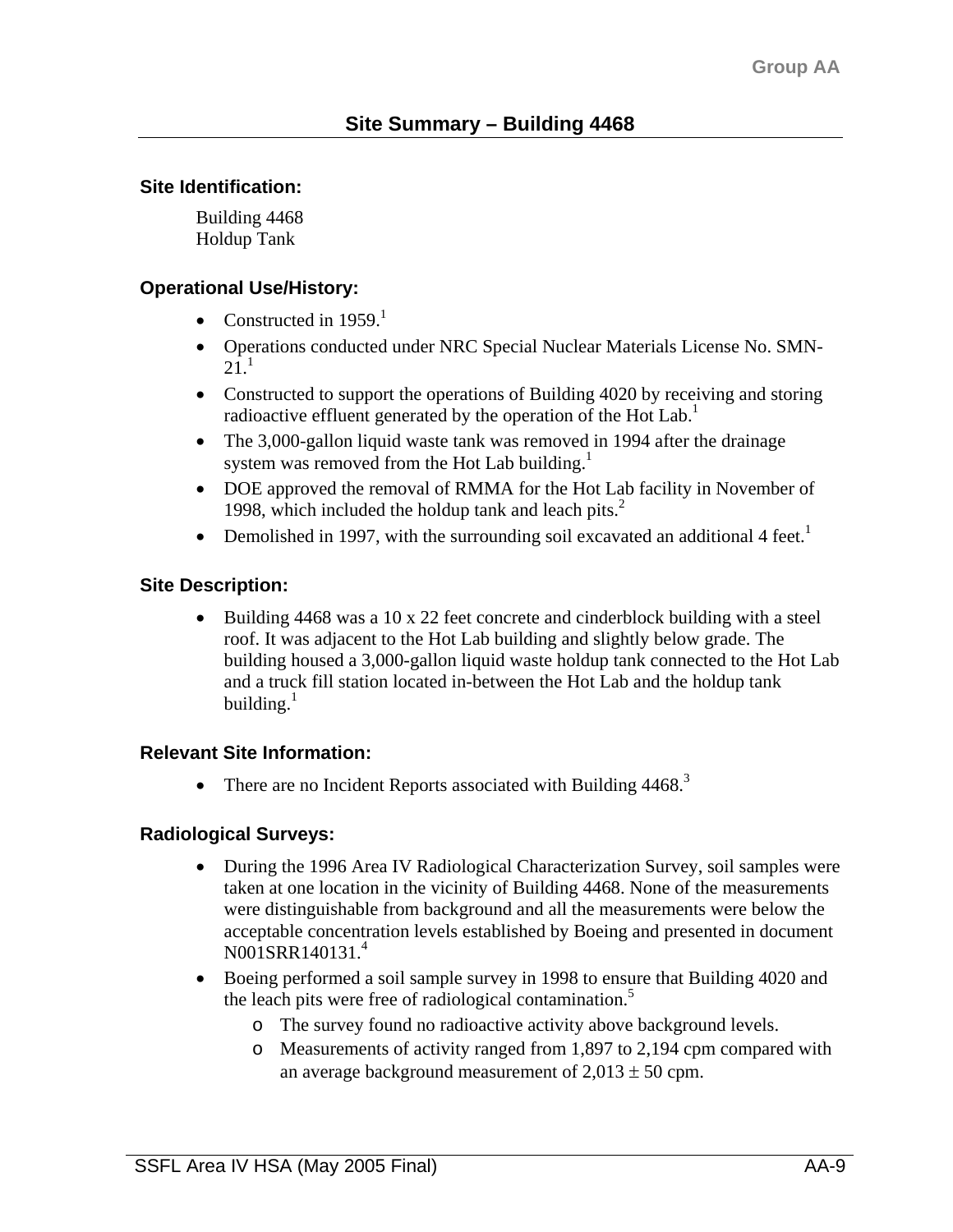- o Most soil samples were less than the minimum detectable activity (MDA) for Cs-137, the maximum measurement was 0.21 pCi/g (Cs-137  $DCGL_w$ ) is 9.2 pCi/g above background).
- Rocketdyne performed a final status survey in September 1999, consistent with Multi-Agency Radiation Survey and Site Investigation Manual (MARSSIM), of the Hot Lab Facility and the surrounding area (including Buildings 4468 and 4020). The survey included a direct qualitative scan (100%) for surface gamma exposure, ambient gamma exposure rates at 1 meter above the ground and soil sampling.<sup>6</sup>
	- o The survey concluded that the site was acceptable for unrestricted use and could be released without radiological restrictions.
	- o Average surface exposure rates adjusted for background were  $2.3 \mu R/hr$ for Class 1, 3.2  $\mu$ R/hr for Class 2, and 2.3  $\mu$ R/hr for Class 3 (NRC limit is 5.0 µR/hr above background).
	- o Average ambient exposure rates ranged from 0.7 to 1.4  $\mu$ R/hr (NRC limit 5.0 µR/hr above background).
	- o Soil samples for Cs-137 showed an average level of 0.17 pCi/gm and a maximum of 0.91 pCi/gf (Cs-137 DCGL<sub>w</sub> is 9.2 pCi/g above background).
- Oak Ridge Institute for Science and Education (ORISE) performed a verification survey in October 1999 and the report was released in 2000. The survey of the Hot Lab Facility and the surrounding area (including Buildings 4468 and 4020) included a direct surface scan, exposure rate measurements and soil samples.<sup>7</sup>
	- o The survey concluded that the site satisfies the DOE guidelines for release without radiological restrictions.
	- o The surface scan did not identify any locations of direct radiation in excess of ambient background levels.
	- o The exposure rates, including background, ranged from  $10 18 \mu R/hr$ compared to a background level of  $14 \mu R/hr$ , which is below the NRC limit of 5  $\mu$ R/hr above background and the DOE limit of 20  $\mu$ R/hr above background.
	- o Soil samples results were:
		- Am-241, Co-57, Co-58, Co-60, Cr-51, Eu-152, Fe-59, Mn-54, Sb-124, U-235, Sr-90, Pu-238, Pu-239 and Zn-65 were below MDC (minimum detectable concentrations):
		- Cs-137 ranged from  $< 0.1$  to 0.4 pCi/g (guideline is 9.2 pCi/g).
		- Ra-226 < 0.4 to 1.2 pCi/g (guideline is 5 pCi/g for top 15 cm and 15 pCi/g for the next 15 cm).
		- Th-232 < 0.9 to 1.8 pCi/g, (guideline is 5 pCi/g for top 15 cm and 15 pCi/g for the next 15 cm).
		- U-238 < 2.3 pCi/g (guideline is 35 pCi/g).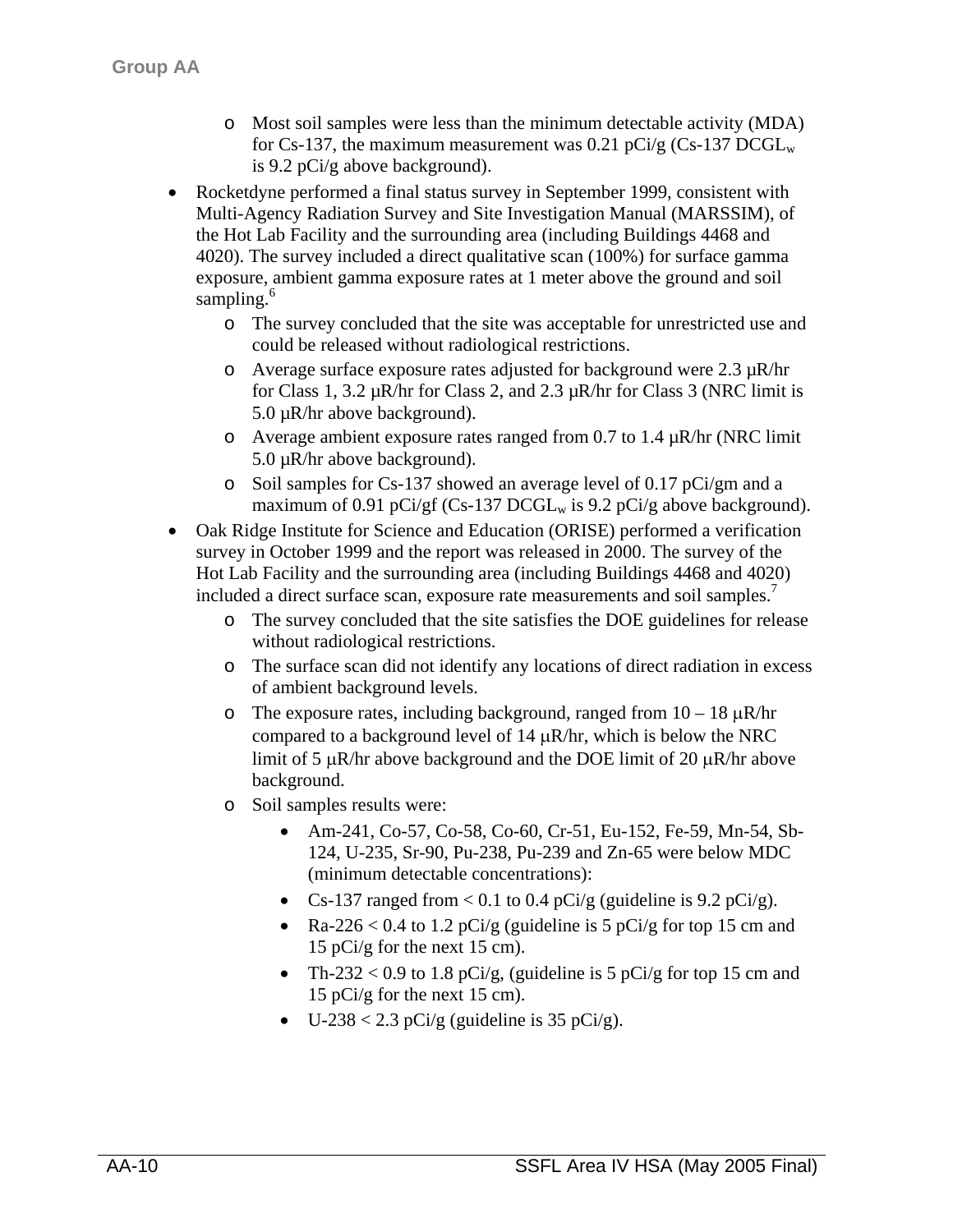# **Status:**

- Building 4468 was demolished in 1997. The surrounding soil was excavated an additional 4 feet. $1$
- On January 31, 2005 DOE provided a letter to Boeing declaring that Boeing and ORISE surveys had confirmed that DOE and DHS approved soil cleanup limits had been met, and that the 4020 site was suitable for release for unrestricted use.<sup>8</sup>

# **References:**

- 1- Boeing Report, EID-06141, "Hot Laboratory Decontamination and Dismantlement Final Report," November 27, 2001.
- 2- DOE-OAK, Letter, "Removal of RMMA Designation for B020," from M. Lopez (DOE-OAK) to M. Lee, November 13, 1998.
- 3- Review of Radiation Safety Records Management System, 2003.
- 4- Rocketdyne Report, A4CM-ZR-0011, "Area IV Radiological Characterization Survey Final Report," August 15, 1996.
- 5- Boeing Document, Letter from J. Shao and J. Barnes (Boeing) to P. Rutherford, "Soil Sampling Results for Buildings 468 & 020 at SSFL," August 3, 1998.
- 6- Boeing Report, RS-00010, "Area 4020, MARSSIM Final Status Survey Report," October 31, 2000.
- 7- ORISE Document, ORISE 2000-1524, "Verification Survey for the Land Area Formerly Supporting the Hot Laboratory (4020), Santa Susana Field Laboratory, The Boeing Company, Ventura County, California," December 2000.
- 8- DOE Letter, "Release of Building 4020," from M. Lopez (DOE) to M. Lee (Boeing), January 31, 2005.
- 9- Historical Site Photographs from Boeing Database.
- 10- SSFL Area IV, ETEC Industrial Planning Maps, 1962-1992.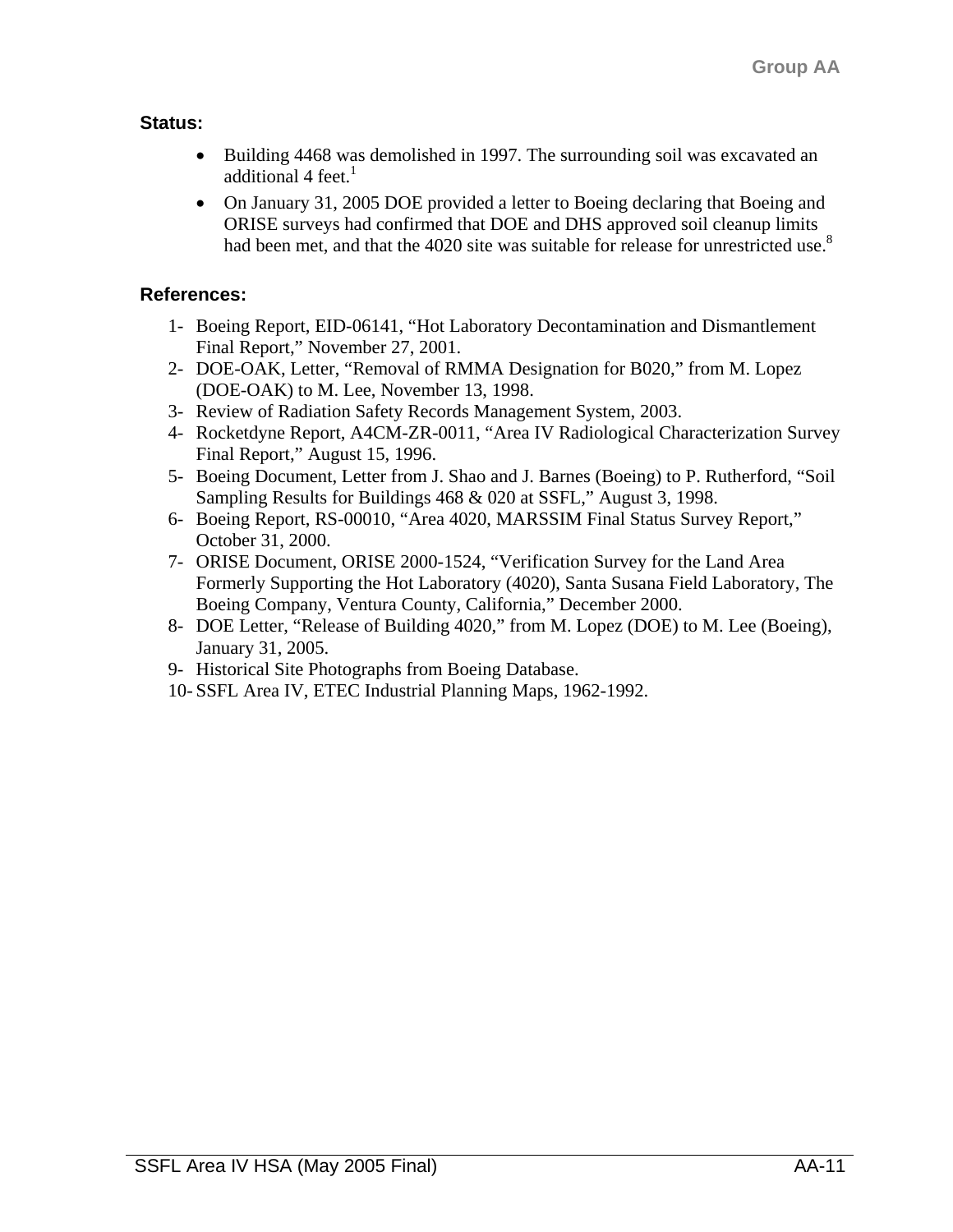**Photograph – Building 4468**